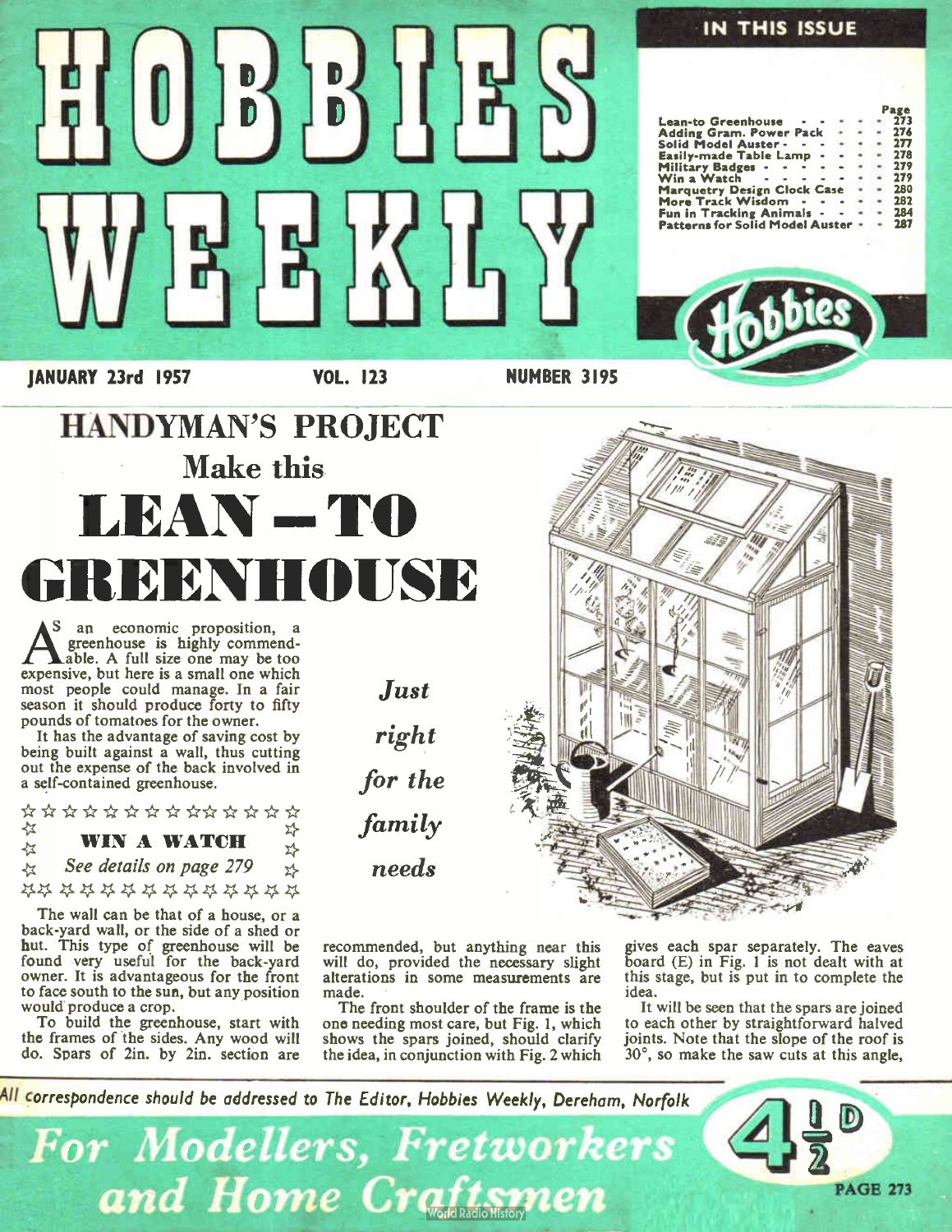where it applies.

The bottom of the frame is held by the base board (F). This is 1ft. deep and can be of 1 in. thick ordinary board 6ins. wide, two being used to make up the foot. Alternatively, asbestos, cement sheet, or plywood of sufficient thickness can be used. The board, or boards, at each end must be fixed to the front and back posts by means of battens. These are seen as  $(H)$  in Fig. 3.

The battens can be any section so long as they can take screws or nails without splitting. They should be attached to the boards first, ready for assembly.

Fig. 4 shows the side elevation and gives the measurements of the spars. (The spars at eaves and ridge are omitted). (G) is the short glazing bar which separates the glass panels. The measurements are to the centre of this bar. The trench cut out of the spars (A) and (B) to accommodate this glazing bar must be the width of the wood used  $(\frac{7}{6})$  in. preferably). The depth of the trench need not be more than  $\frac{1}{2}$ in.

Fig. 5 illustrates how the glazing bar is engaged into the spars  $(A)$  and  $(B)$ .

#### Prepare spars for glazing

When all the spars are sawn to shape, they must be prepared so that the glass can sit in them. This is done by nailing strip wood along the spars at the appropriate places. The strip wood should be  $\frac{3}{2}$ in. back from the edge all along. Old trellis laths, or builders' laths, sawn down the middle provide very good inexpensive strip wood for this purpose. Otherwise, bought strip wood  $\pm$ in. by ¡in. will do. Use very thin nails or panels pins to fix.

When the spars are ready, it is advisable to assemble the frame of the side temporarily, to see if everything is true. Bolts, screws or nails can be used to join the spars. If nails or screws are used, then drive these in only partially for this experimental assembly. If everything is true, then try the glass, to see if that fits. It is unwise to assemble the frame permanently and then try the glass only to find it doesn't fit.

The part (P) in Fig. 4 is merely atriangular wedge of wood nailed in to fill up the space, as the two triangular pieces of glass are cut from one piece 18ins. by 12ins. The reader could, of course, avoid this wood block by getting the glass triangles cut exactly to fit the spaces.

While the assembled frame is temporarily fixed up, it is a good idea to make the door, using the frame as a guide for measurement and fitting.

#### Making the door

The door is made up of fine spars, (four for the frame and one for the glazing bar). The frame is made of  $\overline{1}$ lins. by 1<sup>1</sup>/<sub>i</sub>ns. sectioned spar, while the glazing bar is  $1\frac{1}{2}$ ins. by  $\frac{7}{8}$ in. or 1 in.

Fig 6 shows how the glazing bar is fixed into the door frame.

Simple halved joints are sufficient for the door frame. Cut these carefully, or a twisted door will result. Screw up temporarily to test for trueness, and proper fit in the rest of the structure. then nail in the strips that are to seat the glass. Now try the glass for fit, before fixing permanently and adding the hinges.

When all these operations have been accomplished satisfactorily, one can go ahead and make the opposite side exactly in the same way, but in reverse, of course.

When this is done one can consider the fixing of the back posts to the wall, and also the foundation of the greenhouse.

If the structure is to be against a shed or hut of wood, then fixing will be simple, either by screws or bolts through the wall of the hut. Fixing to a wall is more difficult. Long nails driven through the post into the wall where cement separates the bricks might be possible. The best method, however, is to remove cement and insert a bolt (head first) into the cavity and then cement it in. If the bolt head" is large it can be heated until red-hot in the fire and hammered to correct flatness. A hole can then be drilled in the back post to allow the bolt to pass through. Two bolts to each back post will be enough.

As to foundations, if the reader has a back-yard, then no preparation is necessary. Those with soil underfoot must have bricks to rest the greenhouse on, or the damp will rot the wood.

#### The foundation

Best of all is a foundation of rubble and cement. Dig a shallow trench to take this, arrd level it off as carefully as possible, leaving it an inch or two above the ground. Those who càn afford it can cement the whole base of the greenhouse, and give a foundation for the plant pots to stand on, as well.

It is important to fix the posts to the wall the exact distance apart, otherwise the glass of front and top will not fit properly. That is why it is advisable to refrain from fixing the sides to the wall until the front and roof have been made and tested for accuracy.

So make next the ridge or top beam of the roof. Fig. 7 (a) shows how this should be cut. Don't forget to plane off the back edge to produce a chamfer of 60°. The shoulder taken out at each end is  $\frac{1}{2}$ in. deep. The marks on the beam are to show where the glazing bars of the roof are to be placed, and should be measured carefully.

The beam for the eaves or front edge of the roof can next be sawn. The form and measurements are shown in Fig. 7 (b). The top edge is chamfered so as to continue the slope of the roof  $(30^{\circ})$ . This is necessary, as the glass of the roof rests on this part.

It will be seen that three trenches are cut across the back of this spar. This is to hold the glazing bars coming from the ridge. Fig. 8 shows how the roof glazing bar is half-lapped with the vertical bar of the front  $(R.$  and  $V.$ ) It is the projection or tongue of the roof glazing bar which engages into the trench.

Details of the roof bar are seen in Fig. 9 (a), while the vertical bar of the front is shown in Fig. 9 (b).

It will be observed that there is about  $\frac{1}{6}$ in. gap between the vertical bar and the back of the eaves beam. This is to allow the glass to come up in between.

The attachment of the roof bar with the ridge is shown in Fig. 10 (a). A piece of plywood  $\frac{1}{2}$ in. thick is interposed between bar and ridge before fixing in order to allow the glass to come up in between.

The attachment of the vertical front bar to the baseboard is seen in Fig. 10 (b).

Note that all these glazing bars must have the stripwood nailed down their centre lines, to hold the glass.

The front baseboard is made in a similar fashion to that of the sides. It will be 4ft.  $\frac{3}{2}$ in. long and 1ft. deep.

When all these have been made, the whole structure of the frame should be set up and tested for proper fitting. Next, the glass should be tried for size in each compartment.

When satisfied, the frame can be set up permanently and given a preliminary coat of paint all over.

While this is drying, one can make the ventilator for the roof.

This is easily made from 2ins. by 1in. batten, using plain halved joints at the corner. One glazing bar down the middle is necessary to separate the glasses. Saw a shoulder out of each end of the bar and sit it in a trench cut in the ventilator frame. Use stripwood for the glass to sit on, as used in the rest of the greenhouse. The size of the ventilator frame should be 2ft.  $4\frac{1}{4}$ ins. by 1ft. 5ins.

It is hinged at the top, and a strip of roofing felt may be tacked along the ridge to reach down and cover the slit between the ridge and the ventilator. This will keep the rain out.

#### Fixing the ventilator

A screw-hook is screwed into the bottom of the ventilator and a Meccano strip used as a strut to hold the ventilator open or shut as desired. The head of the metal strip should be twisted. The strip is held by a nail or screw (in the side of the nearest glazing bar). This passes through one of the holes in the Meccano strip and so holds the ventilator in the desired position.

The glass used in the greenhouse can be Woolworth's horticultural glass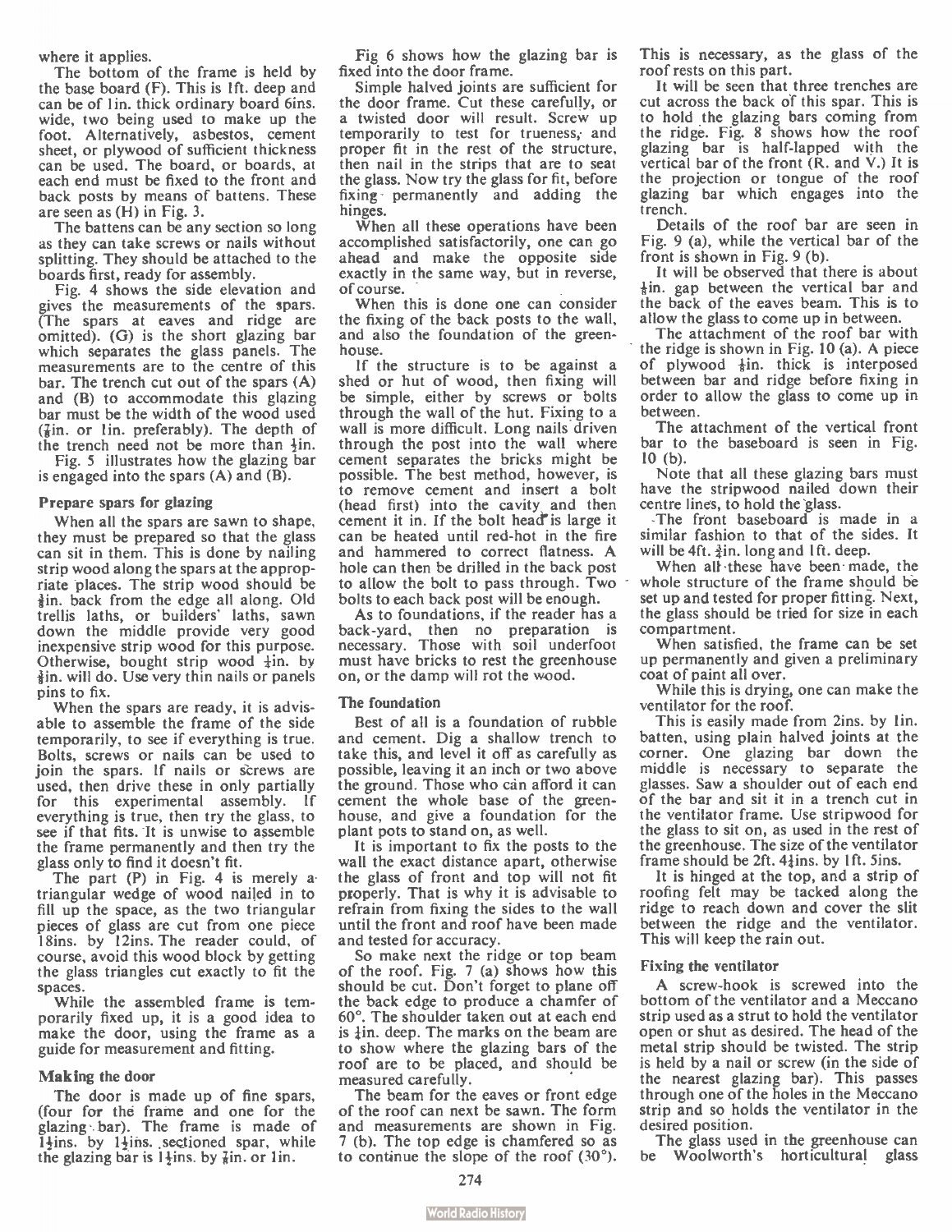### FINISHING THE GREENHOUSE

which is cheap and excellent. For the roof one will need 6 sheets of 18ins, by 12ins. The ventilator requires 2 sheets of 12ins. by 13ins. The front requires<br>12 sheets of 18ins. by 12ins. The two sides together will need 4 sheets of 15ins. by 12ins., 8 sheets of 18ins. by 12ins. For above the doors at each end, 2 sheets of 18ins. by 12ins. are needed.<br>These are cut across at 30°, the required distance up, to produce 4 triangles as desired.

When laying in the glass, put dottles<br>of putty every two or three inches along the beds, press in the glass, then secure with tacks or small nails driven lightly into the side of the wood. There is no real need to apply any further putty.

Another couple of coats of good paint will complete the greenhouse. The doors at each end can be secured simply by two catches of

Ċ

F

н  $Fig. 3$ 

Fig. 6

wood swivelling on screws driven into the front posts.

If tomatoes are to be the crop held in the greenhouse, then ten 9in. or 10in. plant pots will serve to hold the plants.

Fig.

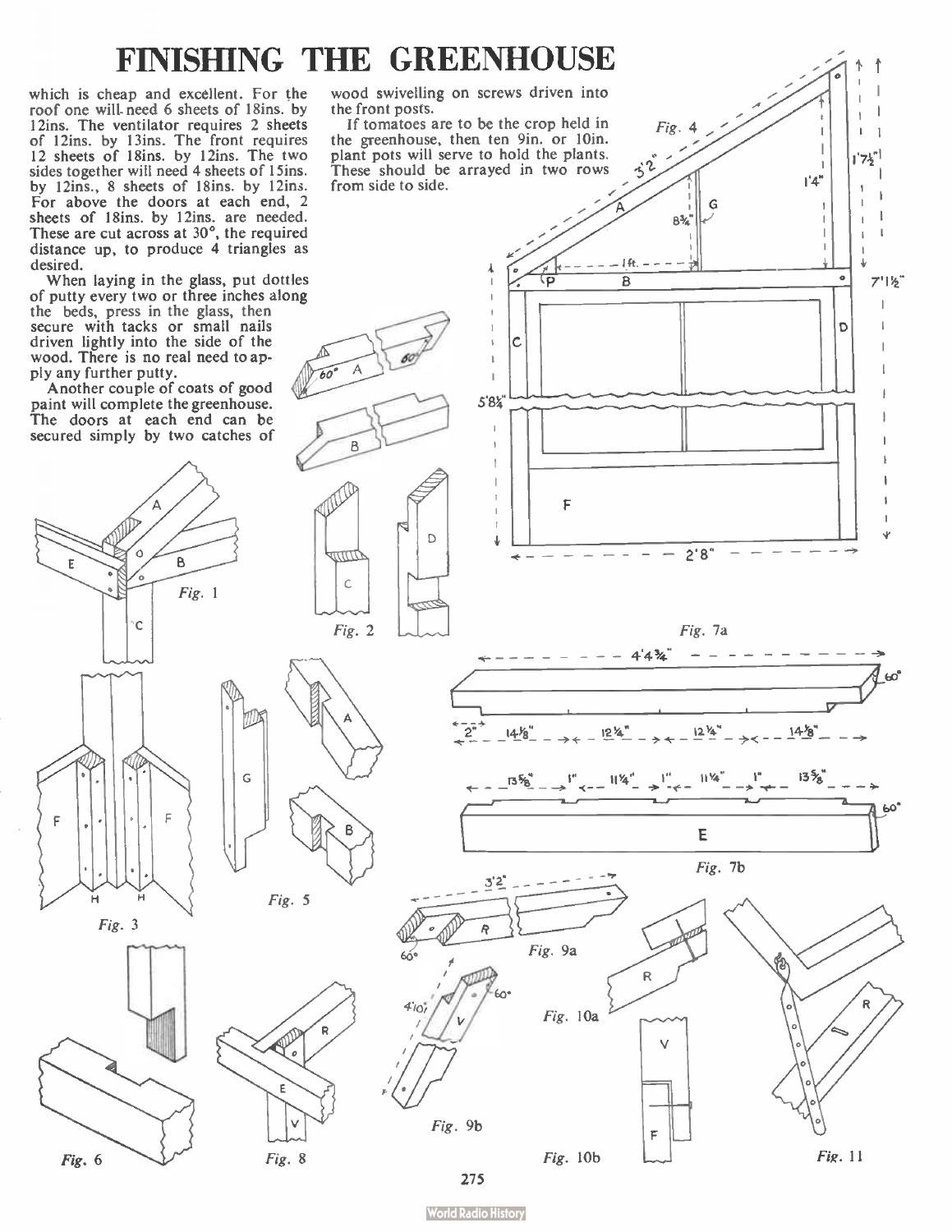## Three-valve Radiogram ADDING THE POWER PACK



The simplest method to obtain the<br>formate H.T. and heater supplies<br>week would be to employ a small fila-HE simplest method to obtain the required H.T. and heater supplies for the receiver described last ment transformer, and metal rectifier, drawing current directly from the mains. However, this method has the disadvantage that the receiver chassis, and everything in contact with it, is alive to the mains, and shocks can be experienced, as a result. Because of this, the power supplies in the present case

with exposed tags. Others are enclosed, or have tags placed so that they project through an aperture in the chassis. If appropriately wired, any style can be used with equal success.

For the 5Z4 or 5Z4G rectifier, a 5 V 2 amp. heater winding is necessary. High tension is derived from a centretapped winding, 'O' going to chassis,<br>and '250' to each rectifier anode.

The valve heaters require 6.3 V and take  $1.05$  amp. in all. A 2 amp.,  $6.3$  V

#### COMPONENTS NEEDED

| Mains transformer with secondaries for 5 V             |
|--------------------------------------------------------|
| 2 A, 6.3 V 2 A and 250/0250 V 60 mA                    |
| 5&4 rectifier Octal valveholder                        |
| 60 mA smoothing choke                                  |
| $8\mu$ F plus $16\mu$ F, 350 V smoothing condenser, or |
| similar separate condensers                            |
| Details for completing the radiogram will be           |
| given next week                                        |

two condensers in a metal case, one of  $\delta \mu$ F and one of  $I\delta \mu$ F. With this type of component, the metal case is negative, and is in contact with the chassis. If a cardboard condenser is used, a negative tag or lead will be present, and this must be bolted to the chassis.

Wiring is given in Fig. 3, and it will be seen that only a few connections are required. H.T. secondary centre-tap, and one side of the 6.3 V winding, go to chassis. The other 6.3 V tag is taken to the heaters of the valves in the receiver.

The rectifier heater is operated from its own 5 V 2 A winding, as shown. The smoothing choke is present in the H.T. positive line. No H.T. negative connec-





are obtained from a transformer which completely isolates the receiver from the mains. The chassis, pick-up, etc., will thus be safe to handle.

In view of the very low cost of a suitable transformer, this method is much to be recommended. A valve rectifier is also used as there is plenty of space. This is more efficient than a metal rectifier, requires less smoothing to avoid hum, and is only a trifle more expensive.

The circuit is shown in Fig. 1, and is a good one to operate equipment other than the radiogram receiver. The mains transformer is the most important component, and these are available in several styles. Some stand above chassis,

winding is thus suitable here, and will also enable two dial lamps to be fitted, if desired.

For smoothing, a small 60 mA choke is used. This component is in no way critical. Nor are the smoothing condensers, which may be separate items, or two condensers in one container.

#### **Construction**

I ransformer, rectifier, and other parts occupy the unused end of the chassis, as shown in Fig. 2. If the transformer requires a large cut-out, this can be made by drilling corner holes, and removing the piece of metal with a fine saw.

The smoothing condenser shown has 276



#### Fig. 1—Power supply Fig. 2—Top layout

tion is required, as this is made by the metal chassis, which also forms the heater return circuit.

The switch contacts on the volume control are wired to transformer and mains, as shown. Good quality insulated flex is necessary for these connections. It is a good plan to bind the mains leads with insulated tape, and clamp them to the chassis with a bracket, so that no strain can arise on the soldered joints.

If the transformer has been chosen to suit the house mains voltage, it is merely necessary to connect to the primary. But if this component has various tags, for 200/250 V, then leads must be taken to the appropriate points, to suit the voltage used.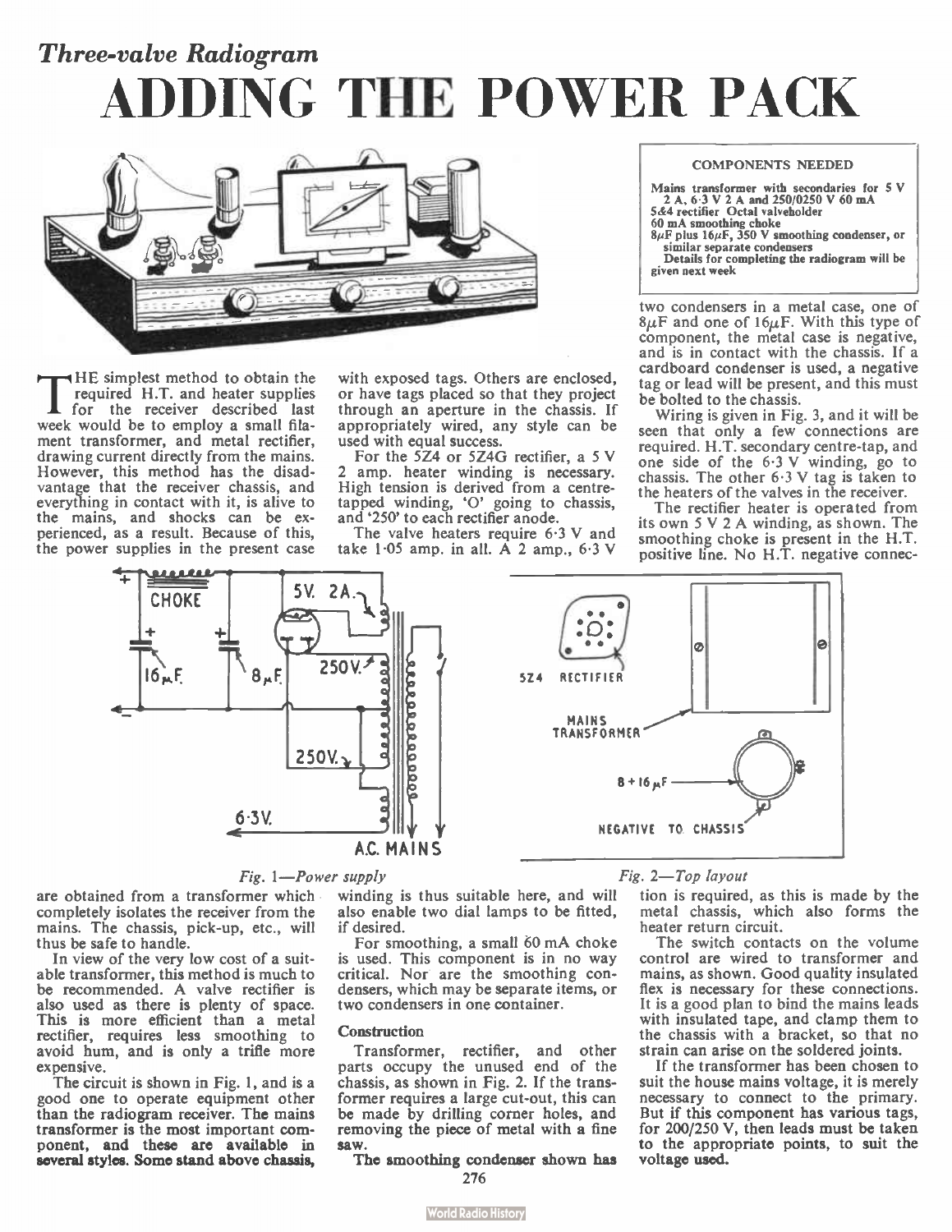Dial lamps may readily be added, 6.3 V .3 amp, bulbs being used. The bulbs are wired to chassis and heater line. With the large type of dial, one bulb each side is best. Smaller dials may be adequately illuminated with a single bulb.

If a dial of such a type that it cannot be illuminated is fitted, then a bulb can be used as an indicator. Small fittings with a coloured glass are available for this purpose, and it can be mounted just above the tuning dial, and it will then show when the equipment is switched on.

#### Receiver Operation

When all has been connected up as described, the set should work when switched on. An earth is by no means necessary, but is worth adding if feasible. Similarly, though good results can be expected with a few feet of wire as aerial, reception will be much better with a longer aerial, either indoor or outdoor.

\*\*\*\*\*\*\*\*\*\*\*\*  $\rightarrow$  This is the third article in the series  $\rightarrow$ ... on building a 3-valve radiogram.<br>
Next week F. G. Rayer will give ☆  $\overleftrightarrow{x}$  details for completion, such as  $\overleftrightarrow{x}$  $\rightarrow$  adding pick-up, etc. ☆ \*\*\*\*\*\*\*\*\*\*\*\*

Medium waves will be tuned with the switch in the first position, and long waves with it in the second position, if the L.W. coils have been added. When the switch is in the third position, a pick-up may be used, plugged into the back sockets. It is not necessary to remove the pick-up connections when listening to radio stations.

The receiver design prevents the volume control operating on Gram. However, it is easy to fit a volume control on the motorboard, near the turntable, for Pick-Up only. This will be dealt with in the final instructions, which relate particularly to record playing.

#### Trimming

Good reception can be expected at once, with this type of circuit. But sensitivity will be at maximum when the two tuned circuits are trimmed, or made to tune exactly to the same wavelength. This is quite easy to accomplish.

If air-cored coils are used, no coil adjustments are necessary. If the tuning condenser has two trimmers fitted to it, as some types have, a station of low wavelength (say, 200 to 250 metres) should be tuned in, and the trimmers adjusted, with an insulated blade, for best volume. Adjustment will be more accurate if a very weak station is chosen.

With this type of coil, no further adjustments will be necessary, as trimming on the L.W. band will also be sufficiently accurate, with coils of reliable make.



Fig. 3—Power pack wiring

If the tuning condenser has no trimmers, a  $50\mu$ F trimmer can be wired to each set of fixed plates, and then adjusted as above.

If the coils have adjustable dust cores, these also need setting in the optimum position. First trim as already explained for aircored coils. Then tune to a highwavelength station (say, 450 to 500 metres) and adjust the M.W. coil cores for maximum volume. An insulated blade must be used: not a metal screwdriver with insulated handle. Something suitable can easily be made from dowel or ebonite rod.

It will be found that adjusting the trimmers and coil cores will modify the position at which stations tune in. This

allows correct matching up with a printed dial. To do this, tune in B.B.C. stations on the dial, and adjust trimmers and cores for maximum volume. The whole procedure is especially easy if it is remembered that the cores are adjusted at a high wavelength, and the trimmers at a low wavelength.

The very best method of all is to use four  $50\mu$ F trimmers, one for each coil. The L.W. band can then be trimmed separately. But actual results scarcely justify this, so that trimming may be done on the M.W. band only. In common with all equipment drawing power from a transformer, the set cannot be used with D.C. mains.

## MODEL AUSTER

 $\frac{RY}{\text{mode}}$ <br>
page 287. RY your hand at making this tiny model of the famous AUSTER. Make it up from the drawings on

You need a few pieces of balsa wood, some thin card, post card will do, and a few pieces of thin wire. These are shaped from the drawings and glued together with balsa cement. Markings can be painted on with water-colours after the model has been completed.

It will be a good test of patience if this is your first model and will give you valuable experience in model making.

Since the AUSTER is often used with the Army, it could be painted with brown and green camouflage markings. After the fuselage and wings are dry, the



aileron and tail fin markings can be put on with pencil.

If you wish to mount your model on a base, use a plain rectangle of  $\frac{1}{2}$ in. wood with round toes underneath. Paint the base green and glue the model in place. (M.P.)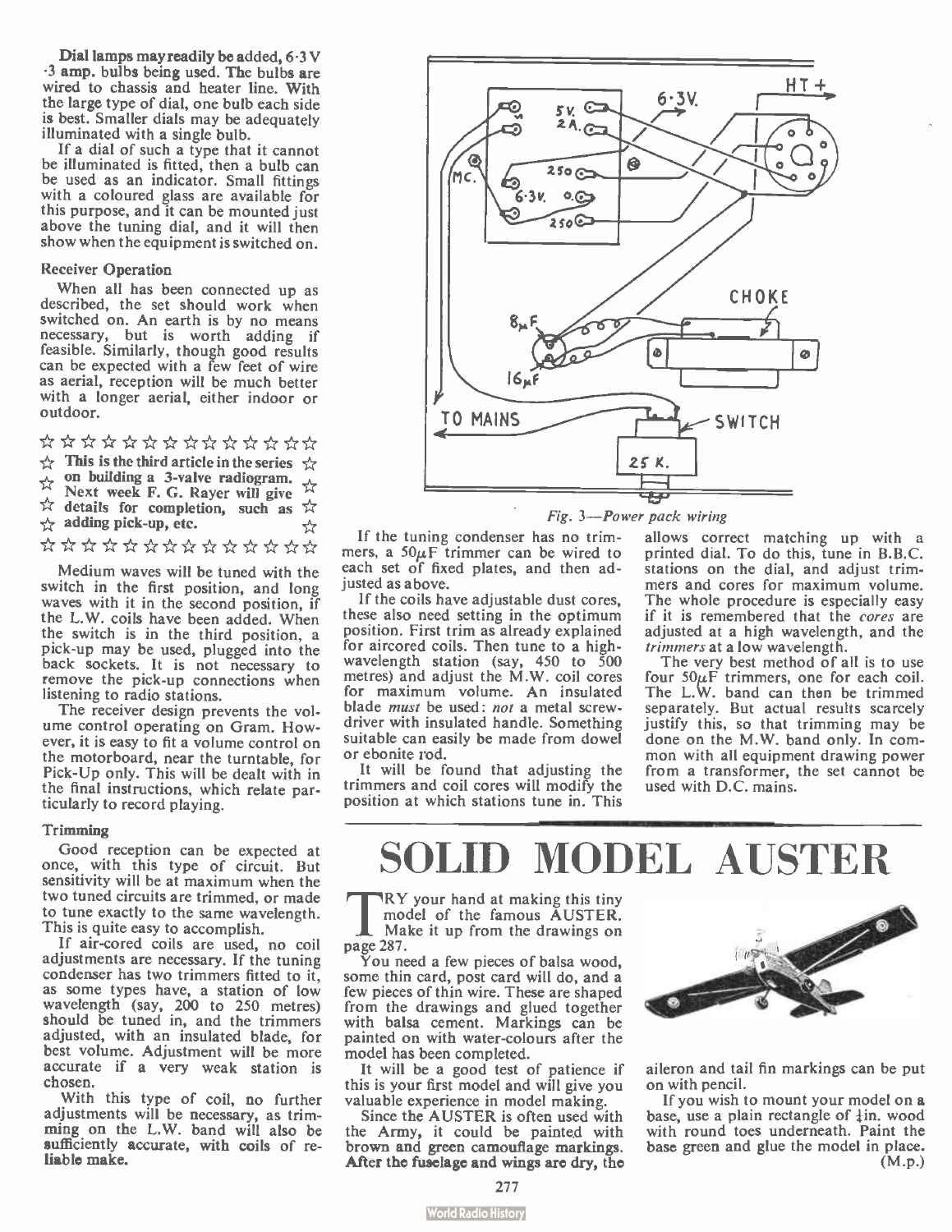# Charming and useful EASILY-MADE TABLE LAMP

The table lamp shown here will be<br>a present. Its appearance as<br>pleasant and the charm and utility it HE table lamp shown here will be welcomed in your own home or as a present. Its appearance is offers will amply repay the small cost in materials and labour expended in its construction.

Stripwood and odd pieces of wood are used and a variety of finishes is possible. Reward stain in one of six shades, followed by Reward French Polish suggest themselves. As an alternative, the lamp may be painted with Starlon plastic enamel in a shade to tone with the decorations of the room or with that of the lampshade to be used.

#### The Column

A start can be made by cutting two 9in. pieces of  $\frac{1}{2}$ in. by 1 in. stripwood. These will be glued together later to form a lin. square column. Before doing this, however, a groove  $\frac{1}{2}$ in. wide by  $\frac{1}{2}$ in. deep is cut in each of the joining surfaces to form a central bore for the wire. If you are lucky enough to have a



To add to the stability of the lamp, feet are made as shown at Fig. 2. When the two  $7\frac{3}{4}$ ins. pieces of  $\frac{1}{2}$ in. by 1 in. stripwood have been cut to size, the  $\frac{1}{2}$ in. by  $\frac{1}{2}$ in. chamfers are made. Next, the half joints are cut at the centre. Before gluing the joint, however, the small blocks under each end are fixed.

By H. C. King

These are  $1+$ ins. by 1 in. by  $+$ in., and are fixed with glue and small nails. After glasspapering, the joint can be glued and a  $\frac{1}{2}$ in, hole drilled in the centre to take the flex.

#### The Fins

The fins are cut from  $\frac{3}{2}$ in, thick wood to the sizes given at Fig. 3. They should be sawn slightly over size, so that the edges can be trimmed with a plane.

 $Fig. 2$ 



Otherwise, two saw cuts  $\frac{1}{2}$ in. apart are made carefully to a depth of  $\frac{1}{6}$ in., and the waste taken out with a chisel. When gluing the two pieces together, avoid any excess of glue which might partly stop up the grooves. A couple of cramps applied until the glue sets will ensure a close joint.

#### The Base

The upper piece of the base is made next. A piece of  $\frac{3}{2}$ in. wood, 2ins. square is required. After the edges have been trimmed, a lin, square hole is cut diamond-wise in the centre to take the column. The lower section is 4ins.<br>square and  $\frac{1}{2}$ in, thick, with a  $\frac{1}{4}$ in, hole bored in the centre to take the wire.



If a stain and polish finish is chosen it is better to finish off the various parts before assembling them. If, however, enamel is to be used, it can be applied after putting the lamp together.



A start is made by fixing the two base boards together, the jointing surfaces being glued and four small screws driven in from underneath.

Before fixing the column, it should be tried in place to make sure that it stands absolutely upright. Any adjustment can be made by cutting the lower end square. Having corrected any error, the column can be glued in place. A couple of carefully placed fine nails or panel pins driven from the underside of the base will strengthen the joint.

#### Fitting the feet

Next, the feet are fitted, screws being used from the underside into the baseboard. The fins follow. These are glued and panel pinned in position, holes having been drilled first for the pins. The latter are punched in and the holes filled in.

If enamel is being used, it should be applied at this stage, remembering that two thin coats are better than one thick one.

The flange on which the lampholder is screwed is shown at  $(C)$  in Fig. 2. This is screwed to the top of the column. The electric flex is pushed up the centre column and connected, to the lampholder. To complete the lamp, a plug or bayonet adaptor is fitted to the other end of the flex.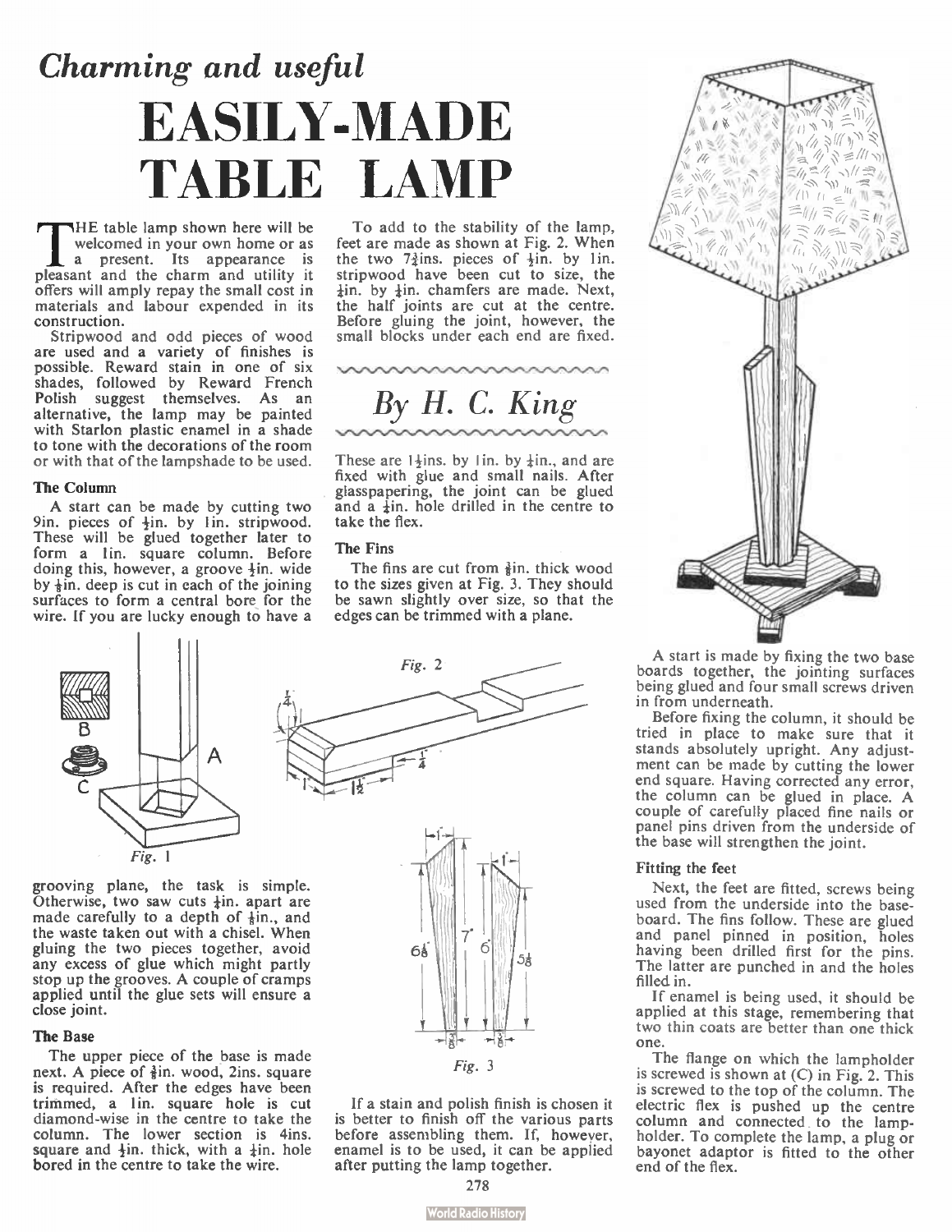# Our competition subject MILITARY BADGES

**M** been worn for recognition<br>purposes. Nowadays it is to<br>show the regiment of the wearer, but ILITARY badges have always been worn for recognition purposes. Nowadays it is to in earlier days it was to show friend from foe on the battlefield.<br>In those earlier days the badge was

In those earlier days the badge was usually made of cloth, worked in coloured wool. Then, after an act of outstanding gallantry the soldier would often be awarded, on the field of battle, a badge made of metal. This award incidentally, made of bronze, silver or on occasions gold, was the forerunner of the military medals issued for gallantry today.

Often from friends, relations or antique shops, badges can be obtained for regiments that do not appear on the Army List. This is because the Army is continually changing. Regiments become obsolete and are disbanded, or two or more regiments are amalgamated. After an amalgamation of regiments a new badge is usually designed.

Naturally during the 1939-45 war, quite a number of new regiments were raised. Several of these have since been disbanded and it is possible that several more may soon cease to exist.

On occasions it is found that a regiment has two or more different badges. This arises normally after the death of a Sovereign. For instance, following the accession of King Edward VII the crown used in the design of many badges, was altered in shape. Again, it is usual after the accession of a new Sovereign for badges which include the royal cipher to be changed.

Nearly all military badges include in the design the name of the regiment. Of the remainder it is usually found that the regimental motto forms part of the design. It is the small percentage left that are often so difficult to recognize.

\*\*\*\*\*\*\*\*\*<sup>2.</sup> **ANOTHER PRIZE CONTEST** NEXT<sub></sub> **MONTH** \* ANOTHER \* \* \*<br>
\* PRIZE \* \* \* \*<br>
CONTEST \* \* \* \*<br>
\* MONTH \* \*<br>
\* \* \* \* \* \* \* \* \* \* \*





JUNIOR AWARD

SENIOR AWARD

### Design a Badge and— WIN A WATCH!

**B** ASED on the subject of Military<br>Badges, the Editor will award<br>wrist watches to the winners of a wrist watches to the winners of a competition in which there are two sections — one for Seniors ( 16 and over) and one for Juniors ( 15 and under). A watch (as illustrated) will be awarded to the winner of each section and ball-point pens will be awarded to the six next best entries in each section.

#### RULES

The competition is to design and fret-cut in wood or hardboard, a new badge for an imagined, and to be named, new regiment for this atomic age. The maximum size of entries must be 6ins. square.

The judges will take into account the originality of the design as well as the standard of fret-cutting. Therefore, if the name for the new regiment is not included in the design, then print the name on the back of the entry.

3. Entries must be received by the<br>Competition Editor, *Hobbies Weekly*, Dereham, Norfolk, by February 28th 1957, and cannot be returned.

4. Winners will be notified and prizes despatched by March 15th. Details will be published in a subsequent issue of Hobbies Weekly.

5. A label bearing the name, address and age of the competitor must be firmly attached to the entry.

### Ball-point pens for the next best efforts

6. An entry must be the unaided effort of the competitor. All entries for the Junior Section must be accompanied by the certificate below, signed by a parent, otherwise the work cannot be considered. 7. Because of Customs regulations and the necessity to adhere to a definite closing date, entries are confined to those from Great Britain and Northern

Ireland. 8. The judges' decision is final and no correspondence can be entered into.

#### CERTIFICATE (for Juniors)

The entry is the unaided work of

|         |                            | aged |
|---------|----------------------------|------|
|         | Signed <b>Example</b> 2014 |      |
|         |                            |      |
| Address |                            |      |
|         |                            |      |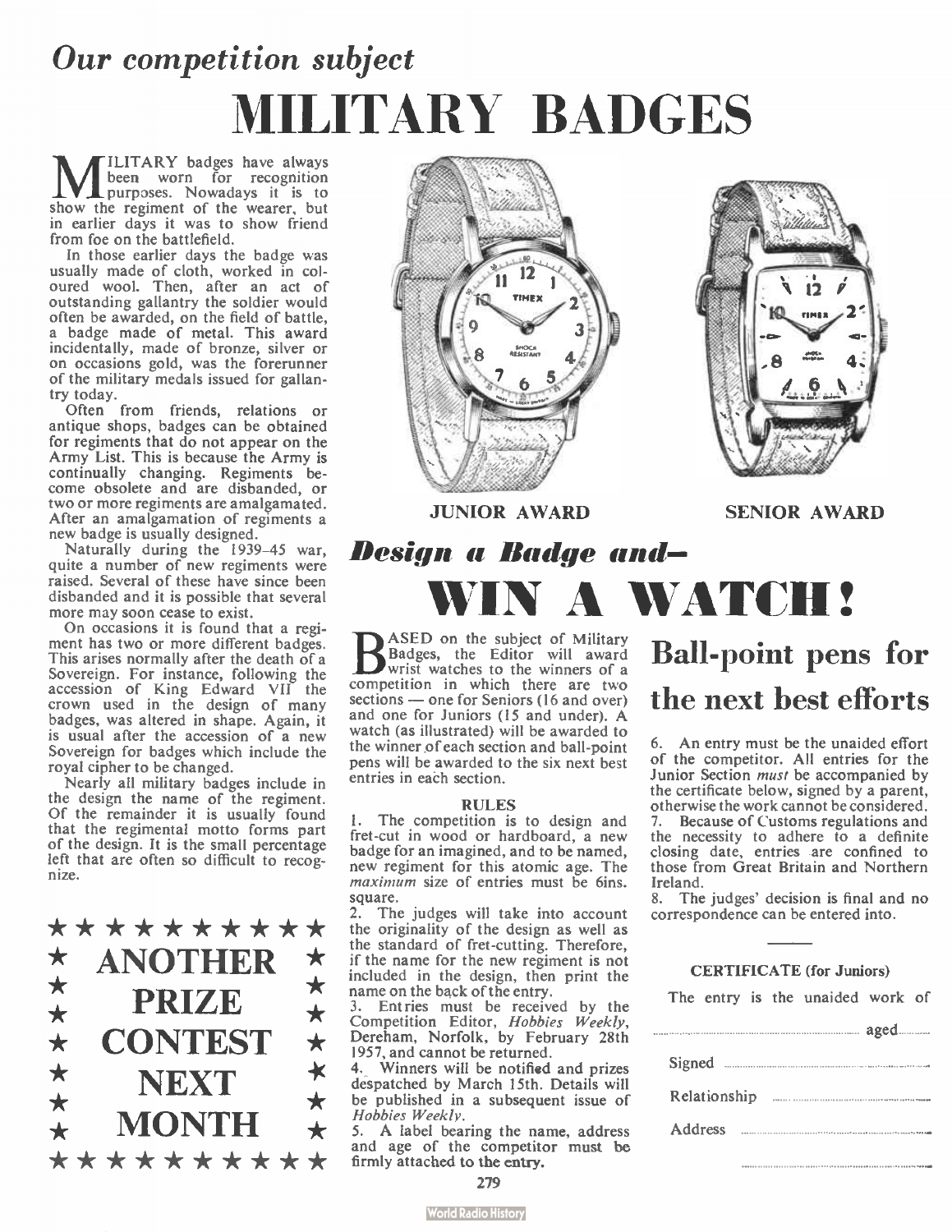

280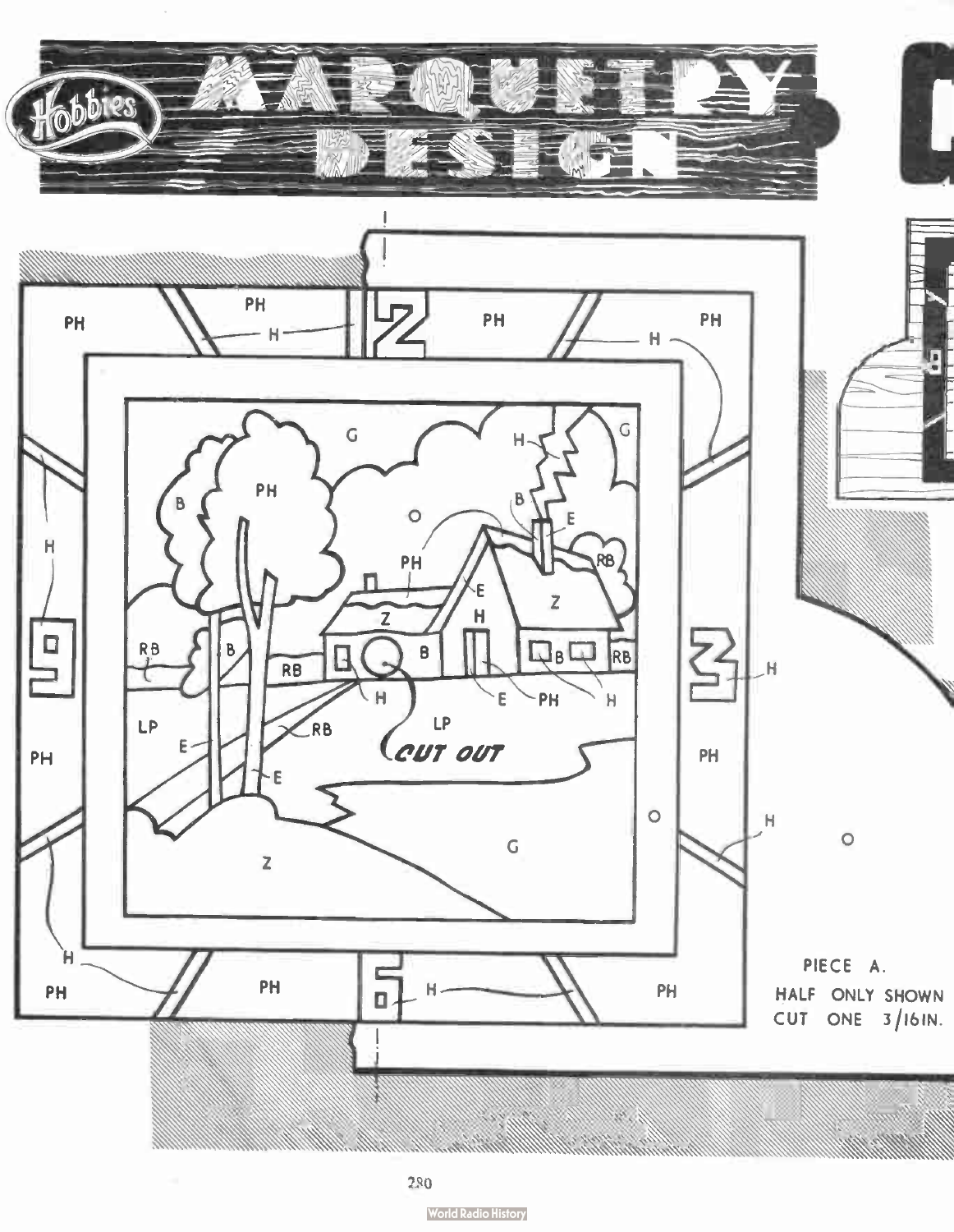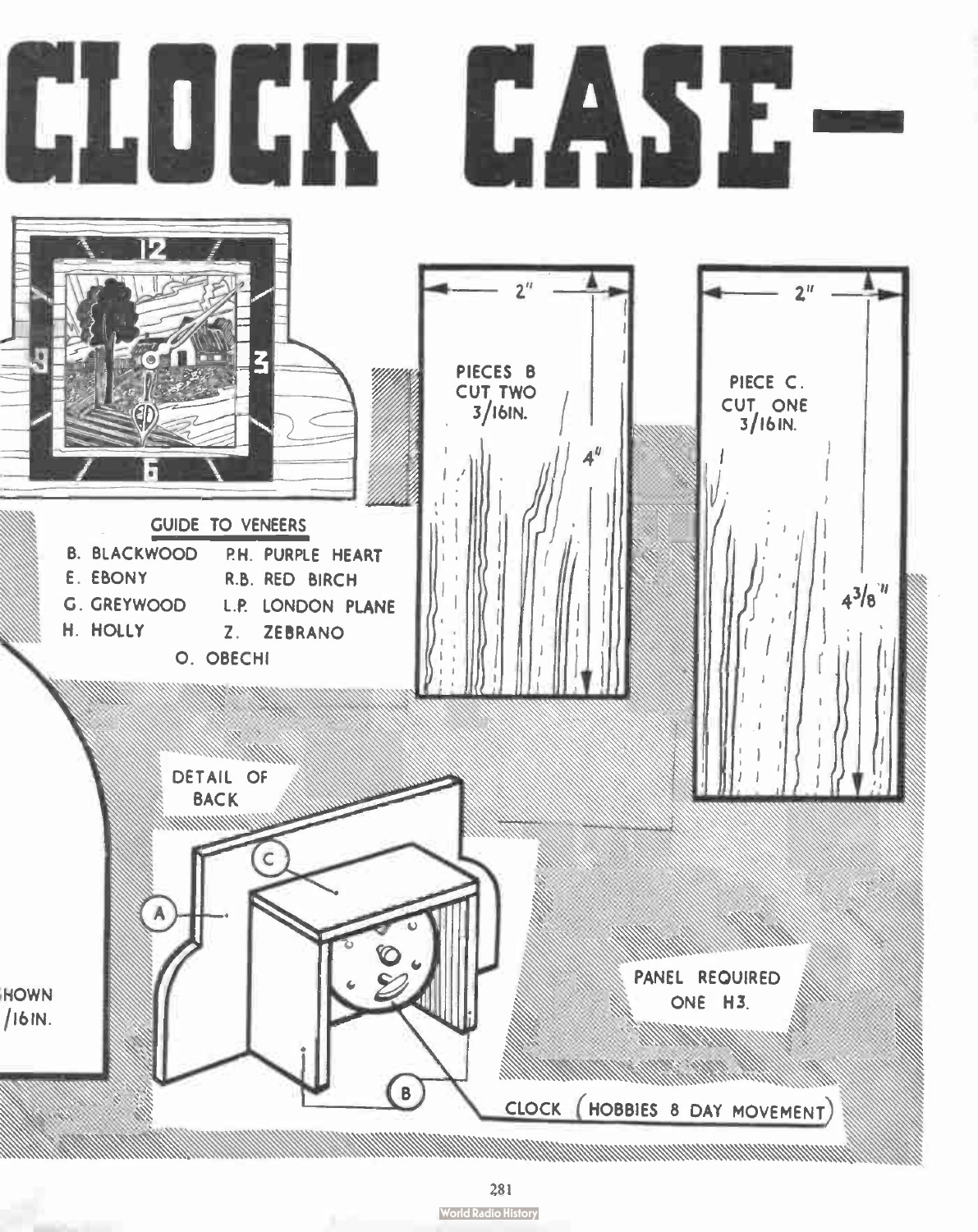# Model Railways MORE TRACK WISDOM

SOME time ago I recommended a<br>greater use of check rails for<br>largers can be recunning on model lines. accident-free running on model lines. Here are some more suggestions aimed at cutting out derailments and generally making the running aspect of the layout smoother and more positive. They are in addition to the check-rail ideas.

Points and cross-overs are of course No. 1 danger places, though curves need watching.

The 'frog', where the one line crosses the other, can be a source of trackjumping as model wheels can never run, or rails be shaped to the same fine limits as the real thing. A certain cure here to all trouble is to make the frog solid. It is not hard to do this, and if carefully carried out does not spoil the general effect. In tricky places as on the Underground in London, on the high level bridge at Newcastle and in docks,



Showing recessed rails at tips of point blades. These points are check-railed. Note how the check-rails are recessed also; the blade sitting in as at  $(A)$ .

frogs are actually being put down as one unit, not built up as is the case in standard sets of points; so in making them solid one is not departing so very far from actual practice.

To make a model frog into a single piece, first place a flat piece of wood under on the underside, but not touching. Well clean the rails, using spirits of salt if possible, and then fill to between a  $\frac{1}{2}$ in. and  $\frac{1}{2}$ in. either side of the angle with solder flush with the rail-head. Let the heat play well through the whole area.

With the solder gripping the metal tightly, and not just lying between the rails, it is now a matter of careful file work to procure the desired result. Using a file horizontally first get perfectly flush rail-top effect over the whole area. The flange gaps are next taken out with (for gauge  $\ddot{O}$ ) a  $\frac{1}{2}$ in. wide flat-sided

file. Work down slowly and only take the channels as deep as is necessary for your deepest flanged vehicles. Indeed it is good if the flange actually runs along the bottom of the channel.

Some little time should be taken in getting the gaps to exactly the minimum depth and width required for good running. Practical experiments with vehicles must be continually made. The final result in sweetness of running through the switch or cross-over will repay all effort.

Special cases as, say, where tracks tend to lie on slightly different levels



Wrong and right way of recessing the rail at the blade tip.

and the frog is under a strain or where the angle is approached from a sharp curve, respond especially well to this treatment.

Another. location for improvement is the tips of the blades of a set of points, as wheels sometimes catch here because the small recessing necessary has been overlooked. The slight depression in the stock rail so that the extreme end of the blade can settle in is very important for safe running, particularly at the side which is on the outer rail of the curve and where the flange may be expected to be pressing most heavily against the blade. The recess must be taken out as (B) in the diagram, with a rounded approach, not square as (A), which might well cause trains to derail going in the opposite direction.

Derailment is often caused by curves lacking super-elevation. A formula that gives the degree of this required on any curve where there is slow running, and simplified is: 1—(radius in feet  $\times$  4). For fast running double the figure obtained. A 4ft. radius curve thus needs anything from a  $\frac{1}{16}$  in. to  $\frac{1}{6}$  in. raising on the outside.

And speaking about curves, wherever possible bring the rails to the sharpest point by a *steadily* decreasing radius. Don't jump the train from the straight to the maximum curvature. It is just a question of building up the sideways movement slowly, as any other speed is best built up. This slow approach also applies to the super-elevating.

For some reason hardly explained by logic, insetting of rails in terminal stations and around yards and docks seems to give particularly positive and safe running, even though the insetting is not sufficient to give any check-rail effect.

I have used cement and sand as a filler with every success, and also a composition of sand and glue. The cement, of course, looks more realistic for docks, certain goods yards and some terminal stations. The insetting of rails at these places is again in line with standard practice.



A solid 'frog'.

Sleepers and chairs can be economised with this finish, but care must be taken that there is no squashing in of the gauge while filling. A slight tightness of gauge is sometimes a quite unsuspected cause of derailment, and no work of this kind (or any ordinary tracklaying) ought to be carried out without continually checking with a gauge key.

Care must also be taken to see that flangeways are always sufficiently deep. It is not easy to take cement lower after setting, but the glue-sand mixture is more workable. In any case, tests with an old vehicle as the filling continues is all that is required. (H.A.R.)

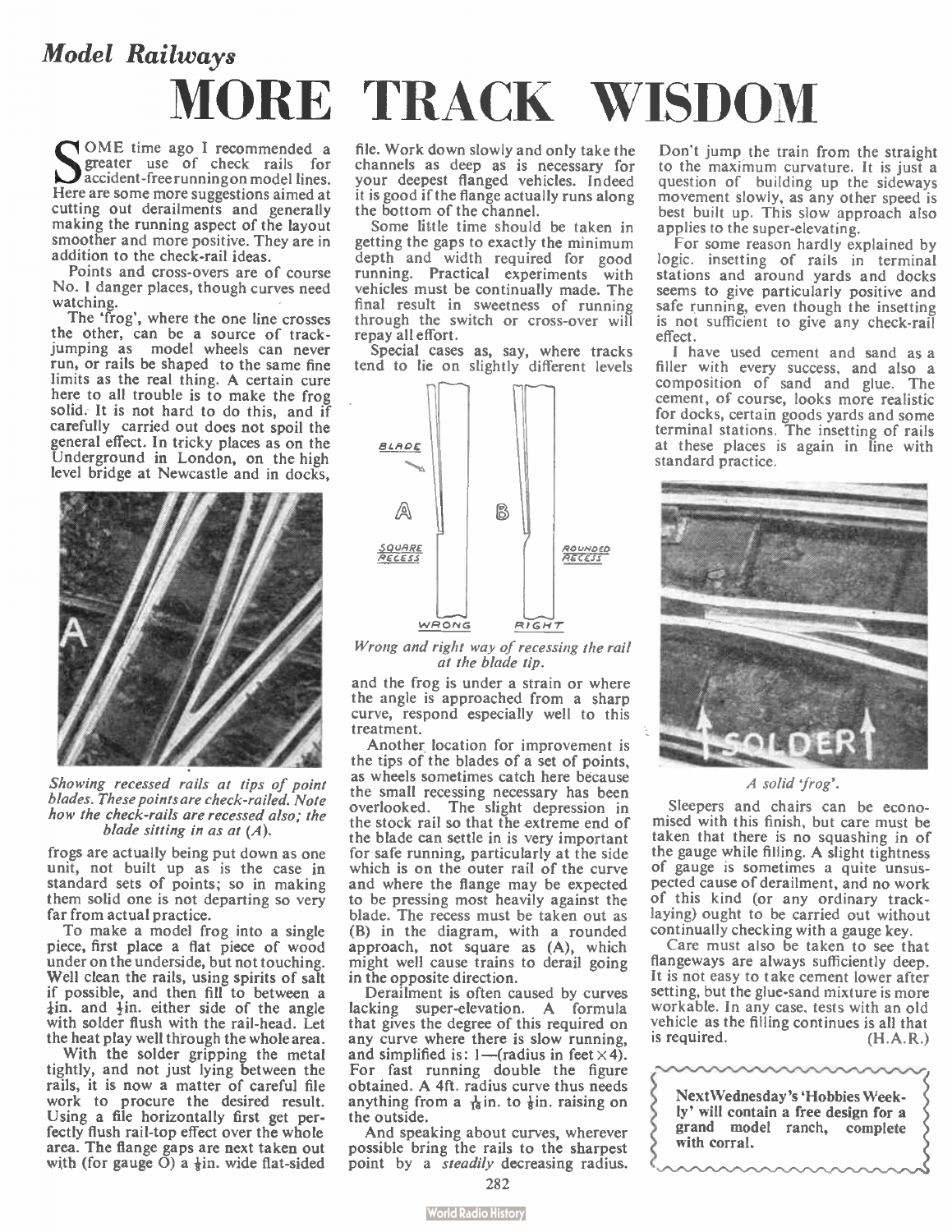Muscles<br>by Post? Than BRances ran ïм Chrisles utta Hlas

### $\mathcal{J}$   $\mathcal{J} \mathcal{U}$   $\mathcal{I}$   $\sim$  LEAVE in TO  $\sim$   $\mathcal{I}$  $P$ ll show you results in just seven days — or refund your money

I could fill this whole paper with enthusiastic seports from OTHERS. But what you want to you want to power to the whole power to the metal out — at my risk! In the first 7 days I'll PROVE I can turn YOU into a man of might and muscle. I don't dose or doctor you. " Dynamic-Tension" is I need. It's the natural, tested method for developing real men, inside and out, and it will be the kind of PROOF you (and anyone else) can SEE, FEEL, MEASURE with a tape! My FREE 32- PAGE BOOK tells about my amazing 7-day TRIAL OFFER — an offer no other instructor has ever DARED make! If you want smashing

strength, big muscles, glowing health, I'll show you results QUICK.

#### "Dynamic—Tension" does it!

You will soon notice a general "toning-up" of<br>your entire system! Using "Dynamic-Tension",<br>only 15 minutes a day in the privacy of your own<br>home, you quickly begin to put on muscle,<br>increase your chest measurements, broade back, fill out your arms and legs. This easy NATURAL method will make you a finer specimen of REAL MANHOOD than you ever dreamed you could be.

AND HERE IS SOME POWERFUL PROOF



Marvellous development — 1 am still carrying on with

your course. — H. M., Holland.

Chest 48in. Biceps 16in. My magnificent development due to "Dynamic-Tension". — A. M., London, E.I



### AUNTIE WANTED ANOTHER PRINT

When Aunt Sarah said she would like a copy of a snap in the family album, Peter made one for her that same evening before she left.

He used his Johnson Junior Printing Pack. This is a photographic set, costing only 13/3, which contains everything needed for making contact prints at home. The equipment includes a Johnson plastic printing frame, two 5 x 4 in, dishes, one black and one orange, two plastic print forceps, a set of printing masks and 25 sheets of contact paper. Chemicals for processing prints are also enclosed and consist of two packets of M-Q Developer and two packets of fixing powder. The outfit contains full instructions and a I6- page booklet describing in detail the process of making contact prints.

The JOHNSON JUNIOR PRINTING PACK is very easy to use and if you would like to see one, why not go round to your nearest photo-shop and ask the dealer for more information. He'll be glad to help you.

Printing your own snaps is the first big step towards photography as a hobby and an inexpensive way to start is with this outfit which, complete, costs only 13/3



For wood, card, plastic, leather, metal, etc.



283<br>Id Radio History



Vlaske

### $£12 - 5 - 0$ TREADLE OR MOTOR FRETSAWS

Whatever the handyman or craftsman is cutting or making, one of Hobbies Fretmachines will help with the job. For toy making, fretwork, model making, it provides easy and speedy cutting in all kinds of material. A pleasure to use, a factory for output, a lifetime of service.

Obtainable at any Hobbies Branch or good class ironmonger or hardware stores. Or carriage paid U.K. from:

HOBBIES LIMITED,

DEREHAM, NORFOLK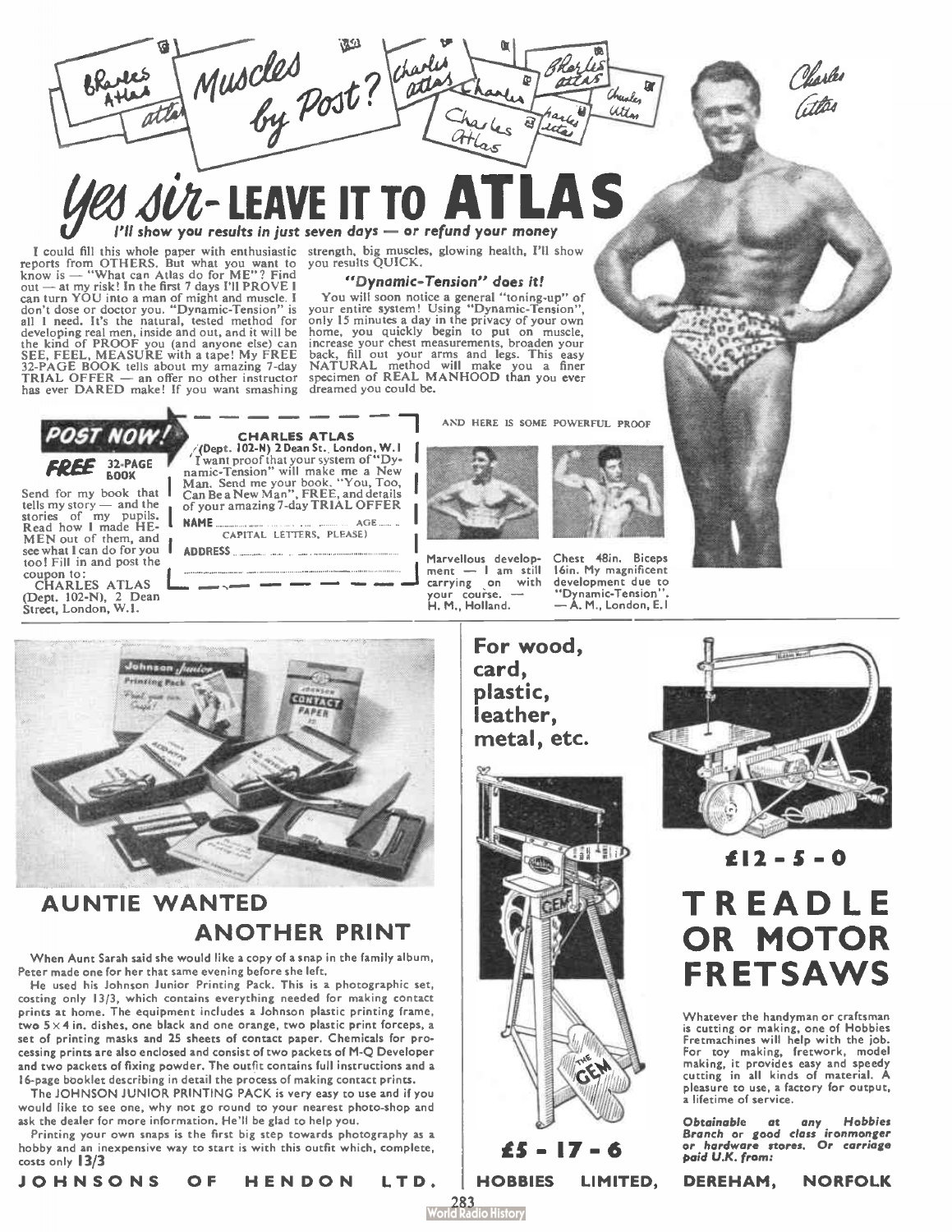### Out of Doors

# FUN IN TRACKING ANIMALS

**TRACKING** the wild animals of<br>
ascinating. To be able to read the<br>
footprints of at least a few of them RACKING the wild animals of our countryside is at all seasons makes a walk by field, woodland, and warren more interesting. When the ground is hard and dry it is not so easy to discern their tracks as when the soil is soft and inclined to mud. The best time is after a fall of snow, if the ground is not too deeply covered. Tracking in the snow can be great fun.

The tracks of animals are usually grouped into three types. One group includes cloven-hoofed animals like the deer, wild boar, goats, and others. Then there are those creatures which walk on the flat of the foot, as otters, badgers, hares and rabbits, etc. There is another group known as the 'toe-walkers', which includes the fox and many other wild animals, if we include those of other countries.

#### Badger and Otter

For our purpose it may be better to deal with the various tracks we are likely to meet in our local countryside, particularly after a light snowfall. We shall 'start with the badger, thought to be the oldest four-footed inhabitant of Britain. Being a rather bulky and heavy animal a badger leaves good impressions of its footmarks.

In deep snow the otter's tracks are largely obscured by the 'drag' of the animal's low body, which leaves a smudged trail on the surface. Sometimes, too, you may note the drag of its tail, known by otter-hunters as its 'pole'. Frequently you find, on a stream where otters abound, good well-defined markings in the wet soil along the banks, and at places where the animal has crept out of the water to climb the bank. When an otter is walking leisurely the footprints show one behind the other, but when jumping you find that the marks are in pairs, with a space between each pair, the imprints of the hind feet covering those of the forefeet; if going very fast, the hind feet markings appear in front of the forefeet.

#### Fox

Probably you will be more likely to find the tracks of a fox if you pass through the fields near a fox covert following a sprinkle of snow, when the prints show up pretty clearly. A fox track shows four claw marks distinctly, with a pad rather 'pear-shaped', or nearly resembling the tracks of a dog. A cat's prints in snow are also apt to be confused with those of Reynard. A fox walking leaves a line of single tracks, as his hindfeet cover his forefeet; but when he is travelling at speed his hindfeet are thrown ahead of the forefeet. Travelling slowly, the fox places one pad before the other very consistently. You can trail him as he crosses a field. He always seems to know just where he is making for, and only deviates if something attracts his attention.

#### Hares and Rabbits

Hares and rabbits, as you know, have long hind legs, and their way of travelling over the fields is a sort of hop or leap, and the hindfeet are always thrust out beyond the forefeet, so that you can tell in which direction the animal is going. The bigger marks of the hindfeet are in front, the smaller prints of the forefeet are one behind the other. Sometimes the prints of the claws are visible. The hare, of course, is larger than the rabbit, and the leaps it makes are longer. In fine snow the tracks of both these animals can be followed easily, but in deep snow they are likely to be badly smudged; but you can usually tell which animal has left the tell-tale markings by the distance between the prints. A fast-moving hare, for instance, making over a snowcarpeted field, will make jumps of 10ft. and over.

#### **Squirrel**

The squirrel spends much of his winter days snugly sleeping in his drey, yet he does not hibernate like the hedgehog or the dormouse, but comes down to earth from time to time to quest for a snack — if he can find the nuts he hid away in autumn! Therefore it is possible on occasions to find his tracks.

The squirrel moves in a series of jumps, bounding along light as a feather. What a beautiful little creature of the woods is our native red species! When travelling fast, as it so often does, its hindfeet are wide apart, and touch the ground a little in advance of the spot where the forefeet landed. Seldom do you see the mark of its lovely bushy tail, which is usually held fairly erect, and does not touch the snow. Most tracks of squirrels end at the foot of a tree when you succeed in tracing them. There may be a distance of 12ins. or so in a squirrel's prints as he jumps; but in hastening down a bank it will be twice that measurement. In snow the hindfeet show the traces of five toes, but the forefeet toes are not so distinct. The squirrel's track has been described as a

'wide foreshortened rabbit's track', so that you have to be careful when seeking to identify the footprints.

#### Stoats and Weasels

During the cold months of the year the stoat generally has a more or less permanent residence somewhere in a snug spot shielded from wintry storms. maybe a hollow tree or hole in the trunk a few feet above ground level, perhaps a disused rabbit hole or mole run, or in a wood-stack and in thatch. When snow lies over the countryside, he only ventures forth for food when compelled by hunger; and then you may see his neat footprints by the rabbit warren.

Weasels have similar habits. Both these small animals have long bodies and four short legs, and they mostly jump. They have five toes and claws on each foot, and these are clearly defined in thin snow, but obscured if the fall is deep and soft. The stoat, being the larger of the two, has a much longer jump than its cousin. Weasels walk, • leap, and, when in a hurry to escape an enemy, gallop. When galloping the impressions overlap, the hind being in<br>front of the fore feet. (A.S.) front of the fore feet.

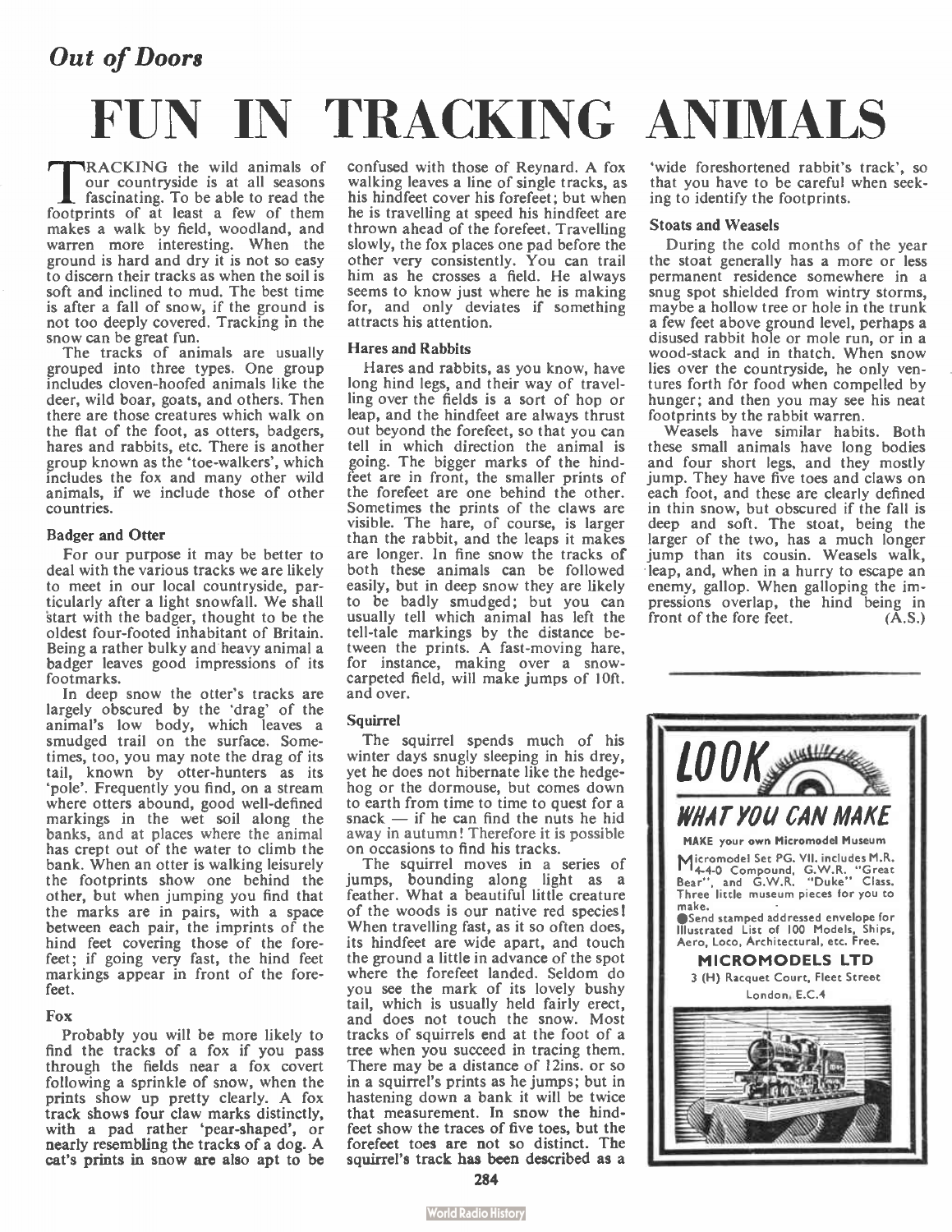# NEW! THE EASY PRACTICAL WAY learning RADIO · TELEVISION · ELECTRONICS

Beginner's Radio Course • Advanced Radio •

#### COMPLETE EXPERIMENTAL COURSES IN RADIO ENGINEERING and SERVICING

An entirely new series of courses designed to teach Radio, Television and Electronics more quickly and thoroughly than any other method. Specially prepared sets of radio parts are supplied and with these we teach you, in your own home, the working of fundamental electronic circuits and bring you easily to the point when you can construct and service radio receivers, etc.

With these outfits, which you receive upon enrolment and which remain your property, you are instructed how to build basic Electronic Circuits (Amplifiers, Oscillators, Power Units, etc.) leading to designing, testing and servicing of complete Radio and Television Receivers.

COURSES FROM 15/- PER MONTH



associated with "His Master's Vaice", Marconiphone, Calumbia, etc.



Build the **'CONQUEROR'** I-valve set. No soldering, only 15 screws to<br>fit. Receives dozens of home and foreign stations. Kit of parts with building instructions only 22/6 post free. Valve and batteries. 15/6 extra. Building  $\frac{1}{10}$  instructions alone, 1/9.<br>Send P.O. 1/6, 22/5 or 38/- to :—

BLANCHARD'S RADIO Dept. H3 I. GA1NFORD GARDENS, MANCHESTER, 10



WEBLEY a SCOTT Ltd., 166 WEAMAN ST., BIRMINGHAM, ENGLAND





BRANCHES: LONDON 78a New Oxford St., W.C.I (Phone MUSeum 2975) 87 Old Broad Street, E.C.2 (LONdon Wall 4375) 81 Streatham Hill, S.W.2 (TULse Hill 8796) GLASGOW 326 Argyle Street (Phone CENtral 5042)

BIRMINGHAM 100a Dale End, Birmingham 4 SHEFFIELD \$4 St. Paul's Parade LEEDS 10 Queen Victoria Street HULL 10 Paragon Square (Phone 32959) **SOUTHAMPTON** 134 High St. (Below Bar) BRISTOL 30 Narrow Wine Street **NEWCASTLE** 42 Dean Street Head Office & Factories— HOBBIES LTD, DEREHAM, NORFOLK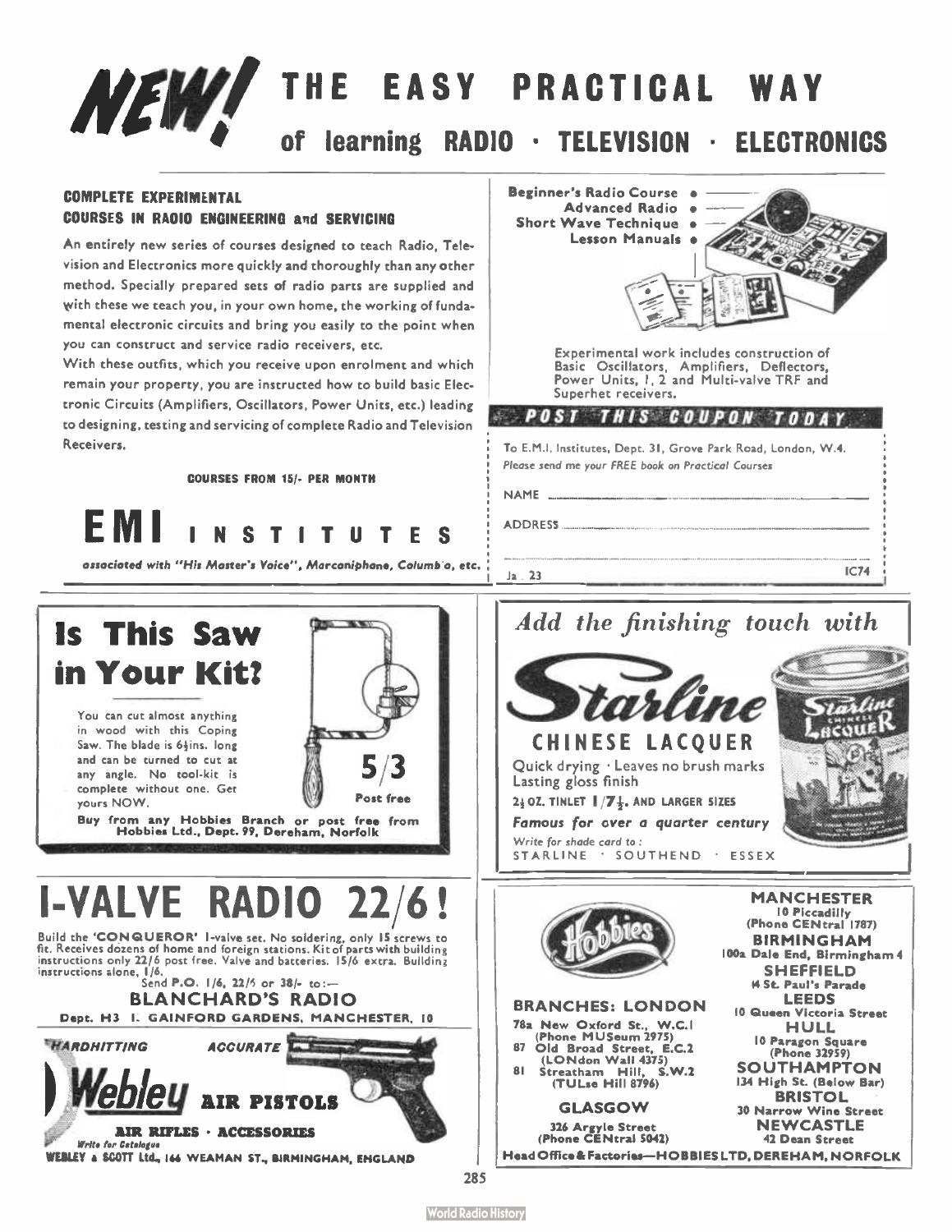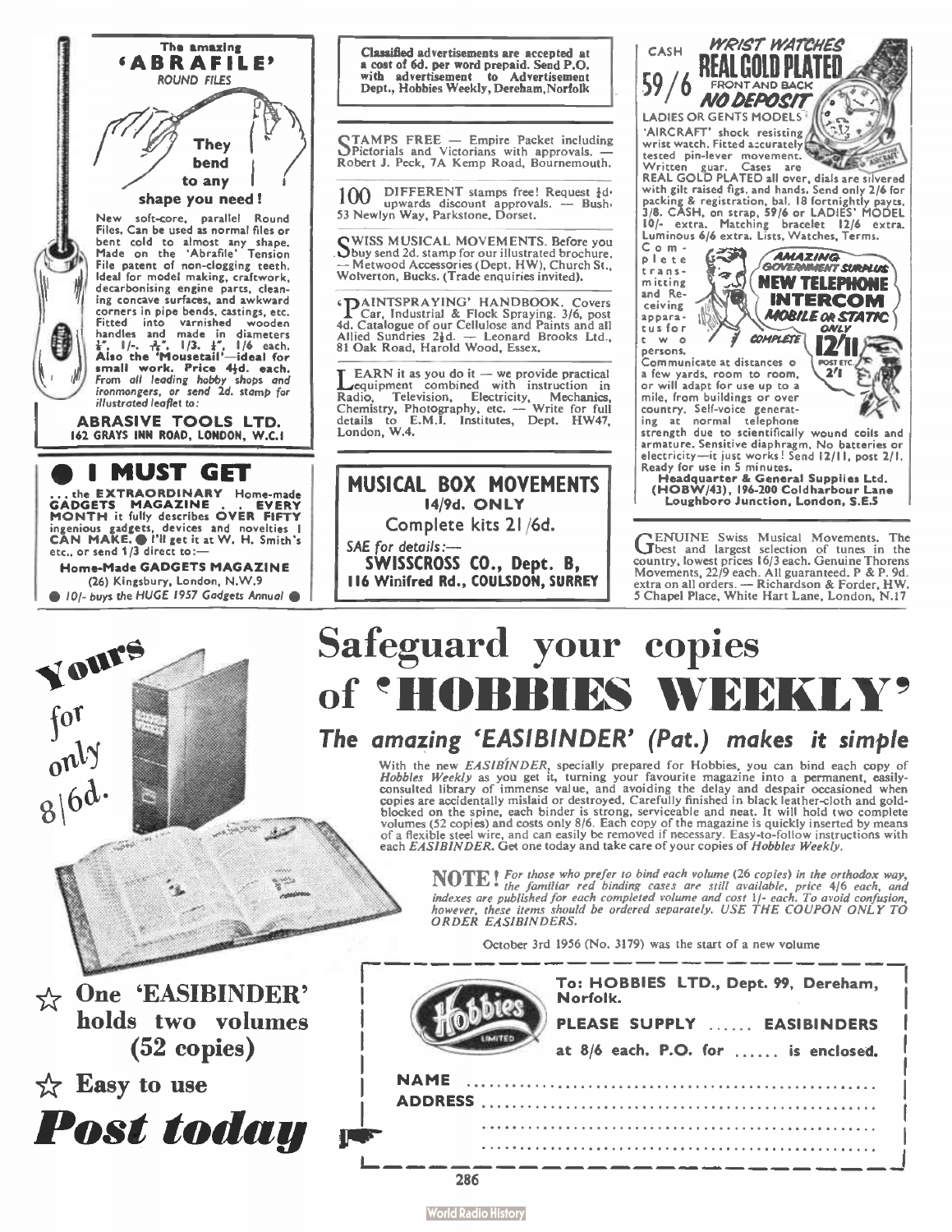See page 277 **Patterns** for SOLID MODEL AUSTER